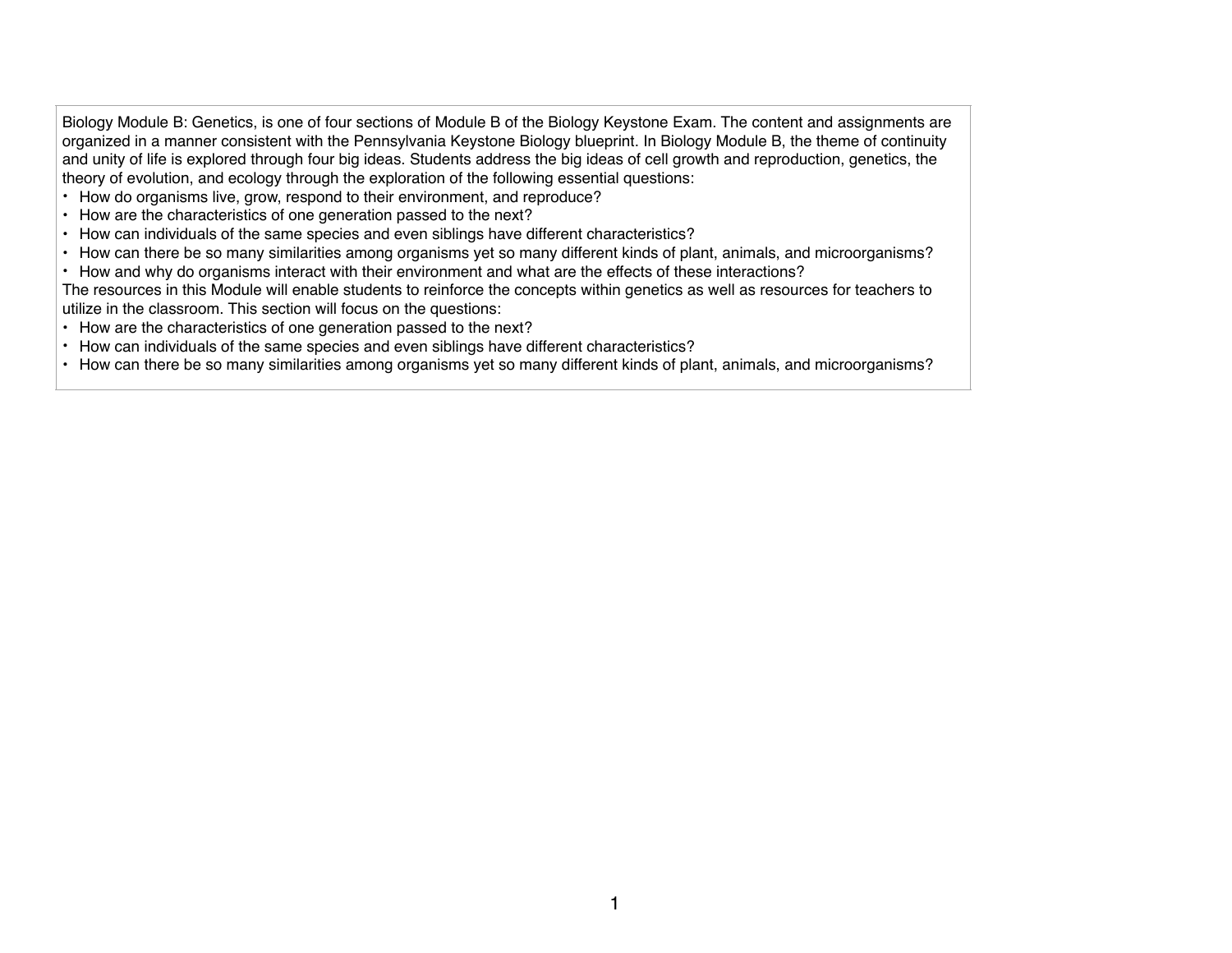## BIO B GENETICS

| <b>Module Title</b>                                                                         | <b>Message</b>                                                                                                                                                                                                                                                                                                                                                                                                                                                                                                                                                                                                                                                                                      | <b>Assignment /</b><br><b>Call to Action</b>                 | <b>Content</b><br><b>Directions</b> | <b>Resource / URL</b>                                   | Info about the<br><b>URL</b> (published<br>on the "i"<br>button of a<br>resource/url) | <b>Notes</b> |  |
|---------------------------------------------------------------------------------------------|-----------------------------------------------------------------------------------------------------------------------------------------------------------------------------------------------------------------------------------------------------------------------------------------------------------------------------------------------------------------------------------------------------------------------------------------------------------------------------------------------------------------------------------------------------------------------------------------------------------------------------------------------------------------------------------------------------|--------------------------------------------------------------|-------------------------------------|---------------------------------------------------------|---------------------------------------------------------------------------------------|--------------|--|
| <b>TITLE</b>                                                                                | <b>MESSAGE</b>                                                                                                                                                                                                                                                                                                                                                                                                                                                                                                                                                                                                                                                                                      | (CALL TO ACTION                                              |                                     | <b>URL</b>                                              |                                                                                       | <b>NOTES</b> |  |
| Section Overview:<br>Genetics                                                               | In Biology Module B, the theme of continuity and unity of life is explored through four big ideas. The big idea of this<br>section, Genetics, focuses on developing an understanding of the patterns of inheritance. Students analyze and predict how<br>genetic information is inherited, altered, and expressed. Processes associated with protein synthesis are analyzed. Scientific<br>thinking, processes, tools, and technologies in the study of genetics are applied as students predict the impacts of genetic<br>engineering on medicine, forensics, and agriculture. Students use models to describe patterns, build explanations and<br>communicate their understanding of the content. |                                                              |                                     |                                                         |                                                                                       |              |  |
|                                                                                             |                                                                                                                                                                                                                                                                                                                                                                                                                                                                                                                                                                                                                                                                                                     |                                                              |                                     |                                                         |                                                                                       |              |  |
| 1. Expression of<br>Genetic<br>Information: Co-<br>dominance and<br>Incomplete<br>Dominance | Students will watch videos on non-Mendelian inheritance and complete practice problems on co-dominance, incomplete<br>dominance, sex-linked, polygenic, and multiple alleles.                                                                                                                                                                                                                                                                                                                                                                                                                                                                                                                       |                                                              |                                     |                                                         |                                                                                       |              |  |
|                                                                                             |                                                                                                                                                                                                                                                                                                                                                                                                                                                                                                                                                                                                                                                                                                     | WATCH a video on<br>Incomplete and<br>Complete<br>Dominance. |                                     | https://<br>www.youtube.com/<br>watch?<br>v=fQvER3MyI2c |                                                                                       |              |  |
|                                                                                             |                                                                                                                                                                                                                                                                                                                                                                                                                                                                                                                                                                                                                                                                                                     | PRACTICE doing<br>Incomplete and Co<br>dominant Problems.    |                                     | https://<br>www.youtube.com/<br>watch?<br>v=fQvER3MyI2c |                                                                                       |              |  |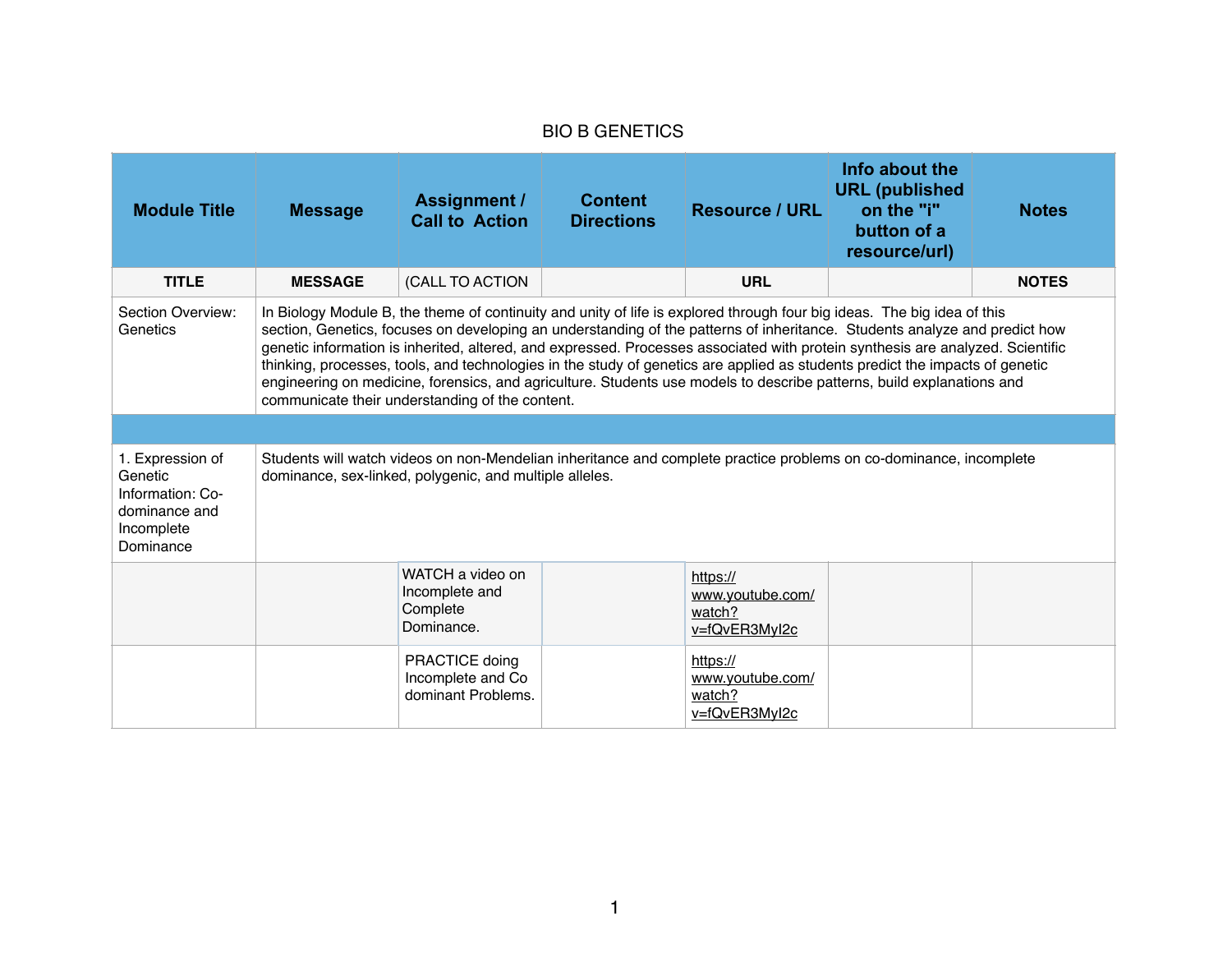|                           | <b>COMPLETE</b> the Co<br>dominant and<br>Incomplete<br>dominant problems.                                                                                                                                                                                                                                   | https://<br>drive.google.com/<br>open?<br>id=0B99Um_mvTW<br>dGZkVicjJWUURzR<br>k0                                               | Word - genetics |  |
|---------------------------|--------------------------------------------------------------------------------------------------------------------------------------------------------------------------------------------------------------------------------------------------------------------------------------------------------------|---------------------------------------------------------------------------------------------------------------------------------|-----------------|--|
|                           |                                                                                                                                                                                                                                                                                                              |                                                                                                                                 |                 |  |
| <b>Mendelian Genetics</b> | Students will read and watch videos on the Father of Genetics, Gregor Mendel, and discover how the idea of inheritance began.<br>Students will predict observed patterns of Mendelian inheritance (i.e., dominant, recessive). They will complete punnett squares<br>and determine genotypes and phenotypes. |                                                                                                                                 |                 |  |
|                           | READ text on<br>patterns of<br>inheritance Ch. 6<br>Sec 1.                                                                                                                                                                                                                                                   | https://<br>itunes.apple.com/<br>us/book/ck-12-<br>biology-interactive/<br>id574071922?<br>$mt=13$                              |                 |  |
|                           | READ text on<br>Mendelian<br>Inheritance Ch 6<br>Sec 2.                                                                                                                                                                                                                                                      | https://<br>itunes.apple.com/<br>us/book/ck-12-<br>biology-interactive/<br>id574071922?<br>$mt=13$                              |                 |  |
|                           | READ text on<br>human inheritance<br>Ch 8. Sec. 2.                                                                                                                                                                                                                                                           | https://<br>itunes.apple.com/<br>us/book/ck-12-<br>biology-interactive/<br>id574071922?<br>$mt=13$                              |                 |  |
|                           | <b>WATCH and READ</b><br>the powerpoint on<br>Gregor Mendel and<br>Genetics                                                                                                                                                                                                                                  | https://<br>docs.google.com/<br>presentation/d/1P-<br>LpqvmnKaeZ8JBpB<br>UL6QewNVrzRtvtN<br>HeeR7f0a644/<br>present?slide=id.i0 |                 |  |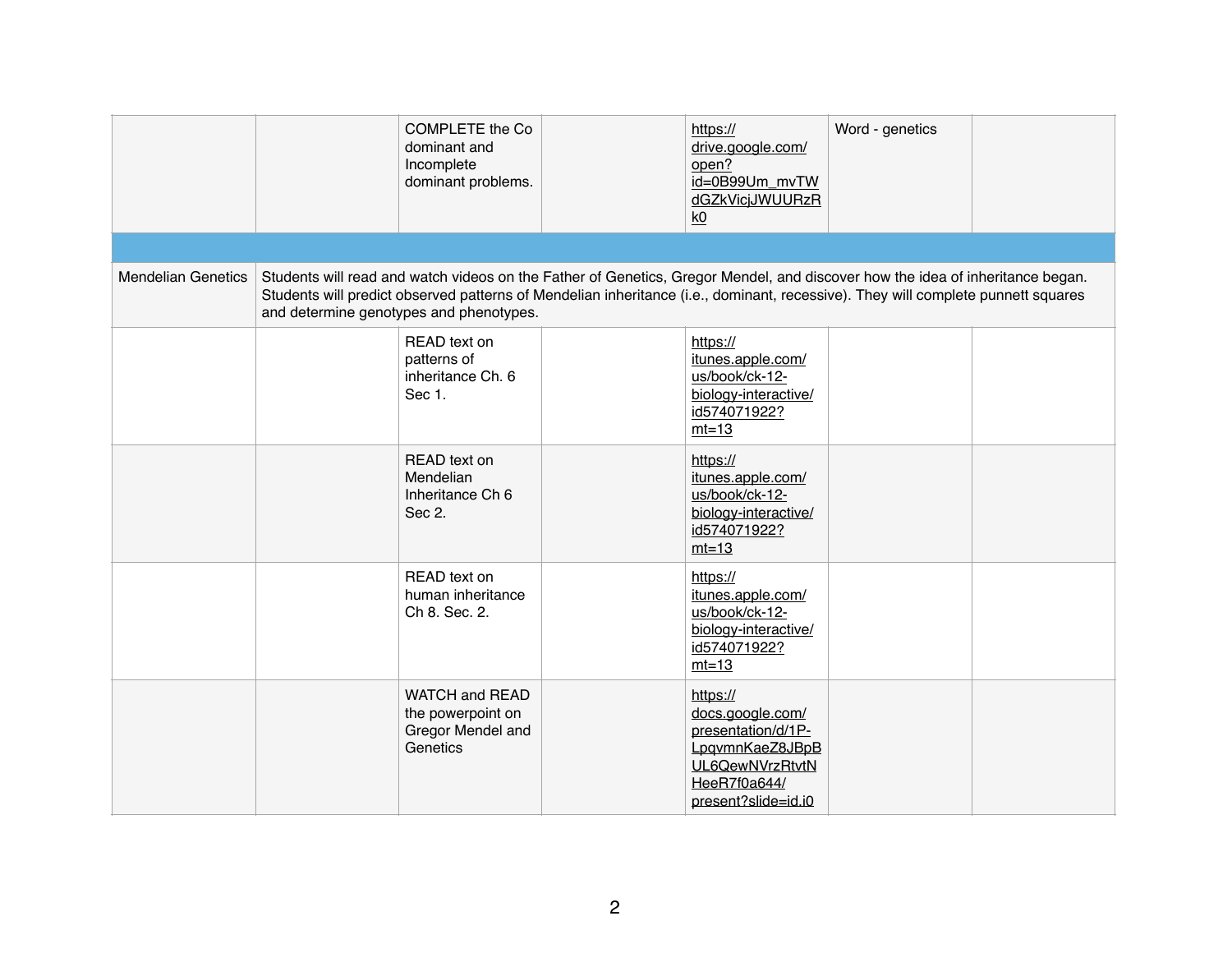|                                                           | WATCH video on<br>Gregor Mendel and<br>Punnett Squares. | https://<br>www.youtube.com/<br>watch?v=ya7h-<br>Y-918c                                                               |  |
|-----------------------------------------------------------|---------------------------------------------------------|-----------------------------------------------------------------------------------------------------------------------|--|
|                                                           | TAKE a quiz on<br>basic genetics.                       | http://<br>www.biologycorner.<br>com/quiz/<br>qz_mendel_genetic<br>s.html                                             |  |
|                                                           | WATCH tutorial on<br>solving basic<br>genetic problems. | https://<br>www.youtube.com/<br>watch?<br>v=Qcmdb25Rnyo                                                               |  |
|                                                           | <b>COMPLETE</b><br>Monohybrid<br>Problems.              | http://<br>www.biologycorner.<br>com/worksheets/<br>genetics_practice.ht<br>ml                                        |  |
|                                                           | WATCH video on<br>how to do a<br>Dihybrid Cross.        | https://<br>www.youtube.com/<br>watch?<br>v=67rtf4JUDLw                                                               |  |
|                                                           | <b>COMPLETE</b><br>Dihybrid Problems.                   | http://<br>www.biologycorner.<br>com/worksheets/<br>genetics_2traits_bio<br>2.html#.U3tXTlOgc<br>9Y                   |  |
|                                                           |                                                         |                                                                                                                       |  |
| Sex-linked, Multiple<br>Alleles and Blood<br><b>Types</b> | demonstrate different types of inheritance.             | Students will be introduced to non-Mendelian genetic problems. They can watch videos on how to complete them and then |  |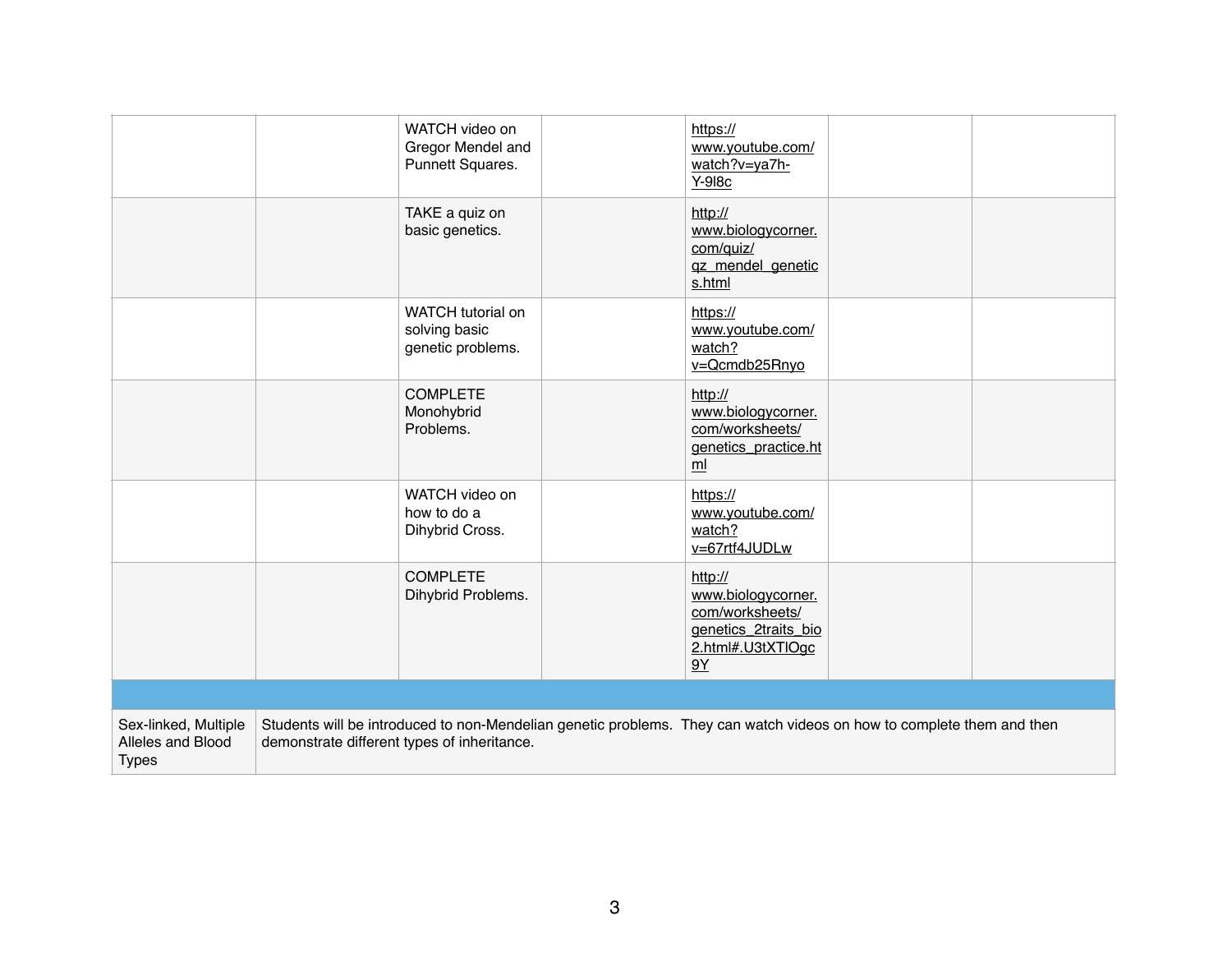|  | WATCH video on<br>Sex linked and<br>Multiple alleles.         | http://<br>www.youtube.com/<br>watch?<br>v=YoEgUqHOcbc                                                 |  |
|--|---------------------------------------------------------------|--------------------------------------------------------------------------------------------------------|--|
|  | <b>COMPLETE</b> sex<br>linked problems.                       | http://<br>www.biologycorner.<br>com/worksheets/<br>genetics_xlinked.ht<br>ml#.U3tYW1Ogc9Y             |  |
|  | <b>COMPLETE</b><br><b>Genetics Problems</b>                   | http://<br>www.biologycorner.<br>com/worksheets/<br>genetics_advanced<br>problems.html                 |  |
|  | TAKE a quiz on<br><b>Complex Genetic</b><br>Problems.         | http://<br>www.biologycorner.<br>com/quiz/<br>gz_advanced_gene<br>tics.html                            |  |
|  | WATCH a video on<br>Human Blood<br><b>Types</b>               | http://<br>anthro.palomar.edu/<br>blood/<br>ABO_system.htm                                             |  |
|  | <b>COMPLETE Blood /</b><br><b>Multiple Allele</b><br>Problems | http://<br>www.biologycorner.<br>com/worksheets/<br>genetics multipleall<br>eles.html#.U3tYk1O<br>gc9Y |  |
|  | <b>PERFORM Multiple</b><br>Allele Problems on<br>Chickens     | http://<br>www.biologycorner.<br>com/worksheets/<br>genetics_chicken.ht<br>ml                          |  |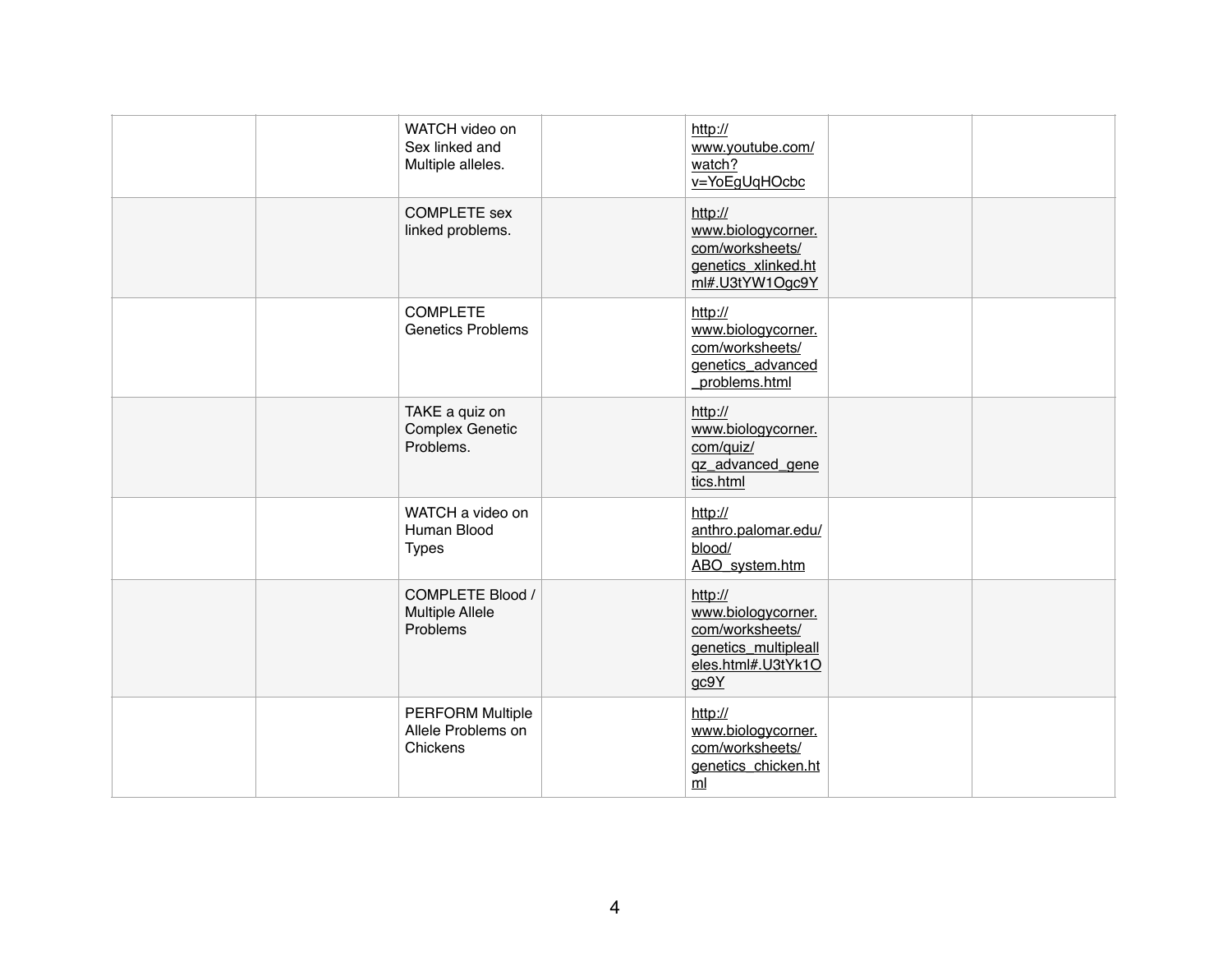| PRACTICE sex<br>linked problems on<br>Calico Cats.                    | http://<br>www.biologycorner.<br>com/worksheets/<br>genetics_calico.htm                    |                  |  |
|-----------------------------------------------------------------------|--------------------------------------------------------------------------------------------|------------------|--|
| <b>PRACTICE</b><br>problems on<br>multiple alleles with<br>eye color. | http://<br>www.biologycorner.<br>com/worksheets/<br>virtual_eye_color.ht<br>m <sub>l</sub> |                  |  |
| <b>TEST</b> your<br>colorblindness.                                   | http://<br>colorvisiontesting.c<br>om/                                                     |                  |  |
| PERFORM an<br>experiment with fruit<br>flies.                         | http://<br>www.phschool.com/<br>science/<br>biology_place/<br>labbench/lab7/<br>intro.html |                  |  |
| TAKE a quiz after<br>performing lab.                                  | http://<br>www.phschool.com/<br>science/<br>biology_place/<br>labbench/lab7/<br>quiz.html  |                  |  |
| WATCH video on<br>pedigree charts                                     | http://<br>www.youtube.com/<br>watch?<br>v=Wuk0W10EveU                                     |                  |  |
| COMPLETE a<br>Pedigree                                                | https://<br>drive.google.com/<br>open?<br>id=0B99Um_mvTW<br>dGQVpxb0wzYm05<br><b>RkU</b>   | Word - pedigrees |  |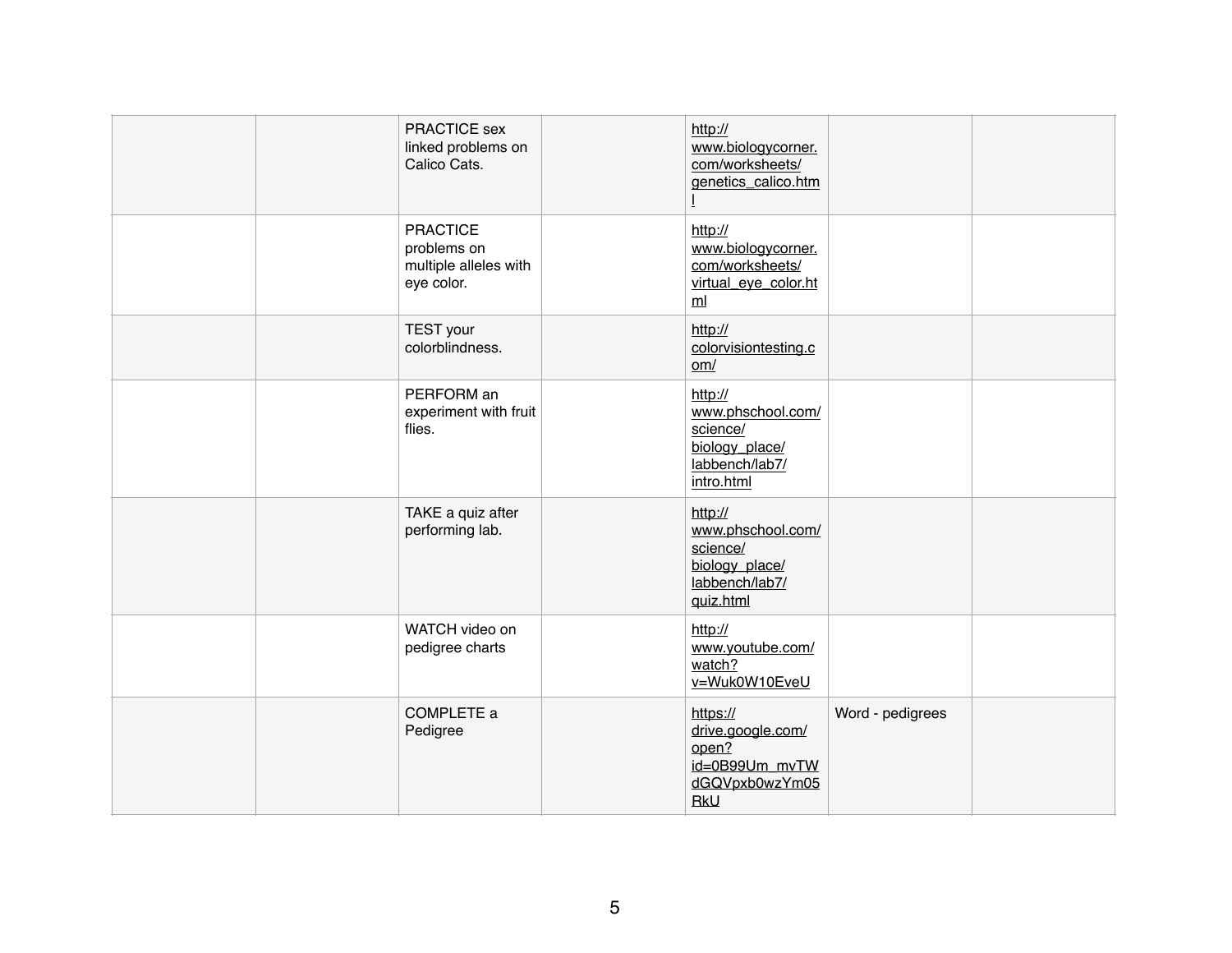|                          | <b>INTERPRET</b><br>pedigrees                                                                                                                                                                                                                                                                                                                                                                                                                                                                                                                                       |  | https://<br>drive.google.com/<br>open?<br>id=0B99Um_mvTW<br>dGWWRMNGhGT0<br>s3TVk                                                          | PDF - Pedigree<br>Worksheet |  |  |  |
|--------------------------|---------------------------------------------------------------------------------------------------------------------------------------------------------------------------------------------------------------------------------------------------------------------------------------------------------------------------------------------------------------------------------------------------------------------------------------------------------------------------------------------------------------------------------------------------------------------|--|--------------------------------------------------------------------------------------------------------------------------------------------|-----------------------------|--|--|--|
|                          |                                                                                                                                                                                                                                                                                                                                                                                                                                                                                                                                                                     |  |                                                                                                                                            |                             |  |  |  |
| <b>Protein Synthesis</b> | Students will model the processes of transcription and translation. Students will communicate the role of ribosomes, endoplasmic<br>reticulum, Golgi apparatus, and the nucleus in the production of specific types of proteins.<br>Protein synthesis consists of the processes of transcription and translation. Transcription is the process of copying a part of the<br>DNA molecule that codes for a specific protein and attaching that copy to the ribosome. Translation is process of finding the<br>correct amino acids and assembling them into a protein. |  |                                                                                                                                            |                             |  |  |  |
|                          | READ text on<br>protein synthesis<br>Ch 7 Sec 2                                                                                                                                                                                                                                                                                                                                                                                                                                                                                                                     |  | https://<br>itunes.apple.com/<br>us/book/ck-12-<br>biology-interactive/<br>id574071922?<br>$mt=13$                                         |                             |  |  |  |
|                          | <b>VIEW</b> presentation<br>on DNA, replication,<br>transciption and<br>translation.                                                                                                                                                                                                                                                                                                                                                                                                                                                                                |  | https://<br>docs.google.com/<br>presentation/d/<br><b>1P9_HKHUUNVSC</b><br>LtEmnF_jQKVN5LH<br>aSwZstwbZlQahml<br>k/present?<br>slide=id.i0 |                             |  |  |  |
|                          | WATCH video on<br>Protein Synthesis.                                                                                                                                                                                                                                                                                                                                                                                                                                                                                                                                |  | https://<br>www.youtube.com/<br>watch?<br>v=K2_uB7ybfYM                                                                                    |                             |  |  |  |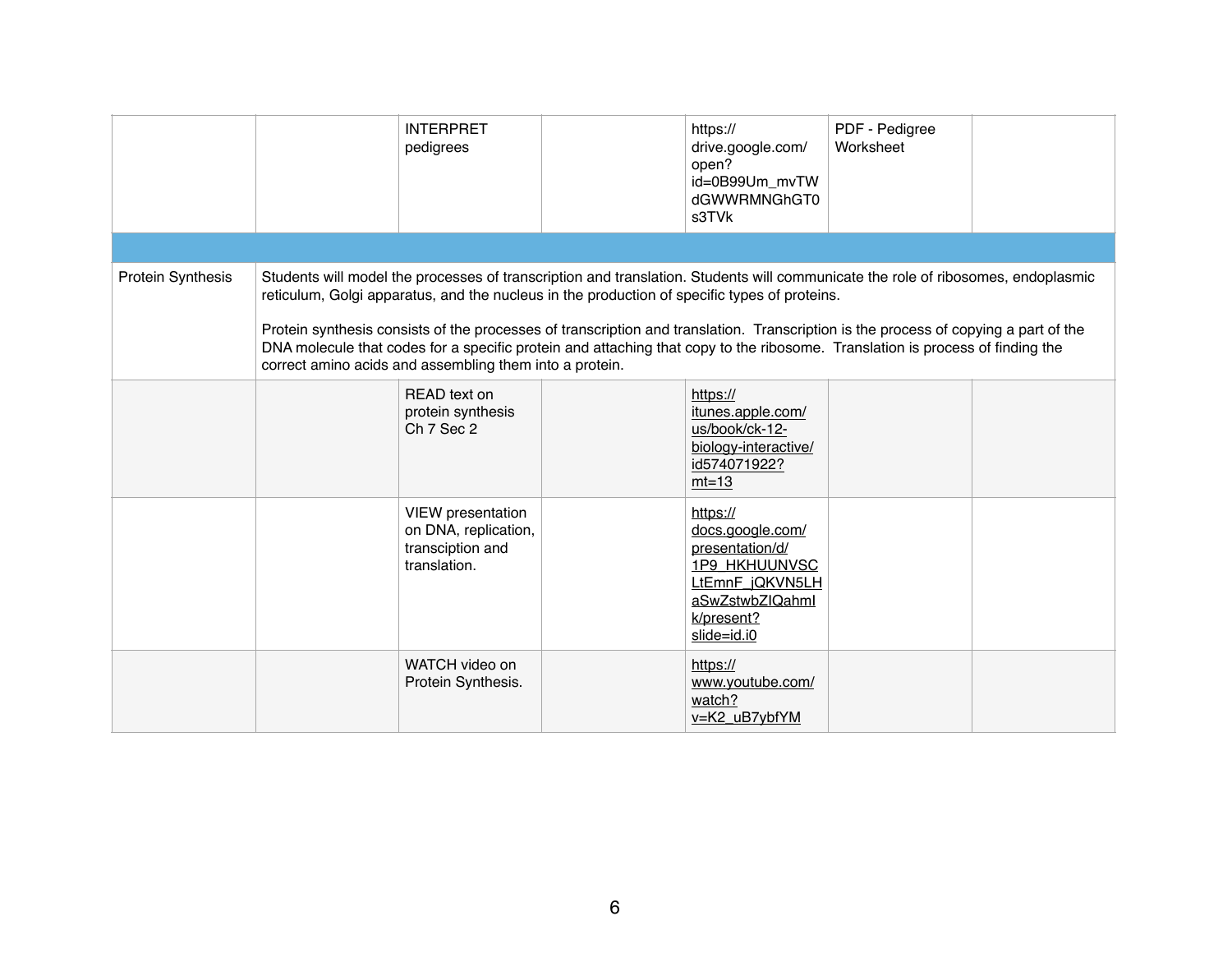| <b>COMPLETE</b><br>worksheet while<br>watching the<br><b>Protein Synthesis</b><br>video.        | https://<br>drive.google.com/<br>open?<br>id=0B99Um_mvTW<br>dGNGNaUE41ODR<br>wX2s                        | PDF - Amoeba<br>Sisters: Video<br>Recap                             |  |
|-------------------------------------------------------------------------------------------------|----------------------------------------------------------------------------------------------------------|---------------------------------------------------------------------|--|
| WATCH video on<br>Transcription and<br>Translation.                                             | http://<br>www.bozemanscien<br>ce.com/027-part-2-<br>dna-rna                                             |                                                                     |  |
| TAKE quiz on<br>protein synthesis.                                                              | http://<br>biologycorner.com/<br>quiz/DNA3_qz.html                                                       |                                                                     |  |
| TAKE bounce quiz<br>on DNA and<br>protein.                                                      | http://<br>www.echalk.co.uk/<br>Science/biology/<br>cells/<br>ProteinAndDNA_B<br>Q/<br>dnaProteinBQ.html |                                                                     |  |
| READ article on a<br>point mutation<br>associated with<br>hemoglobin and<br>sickle cell anemia. | http://<br>www.nature.com/<br>scitable/topicpage/<br>genetic-<br>mutation-441                            |                                                                     |  |
| TAKE quiz on<br>Protein Synthesis.                                                              | http://<br>www.sciencegeek.n<br>et/Biology/review/<br>U5Protein.htm                                      |                                                                     |  |
| DOWNLOAD audio<br>clips on Protein<br>Synthesis.                                                | https://<br>itunes.apple.com/<br>us/itunes-u/dna-rna-<br>protein-formation/<br>id380230996?<br>$mt=10$   | iTunes - DNA, RNA<br>and protein<br>formations - for<br>iPod/iPhone |  |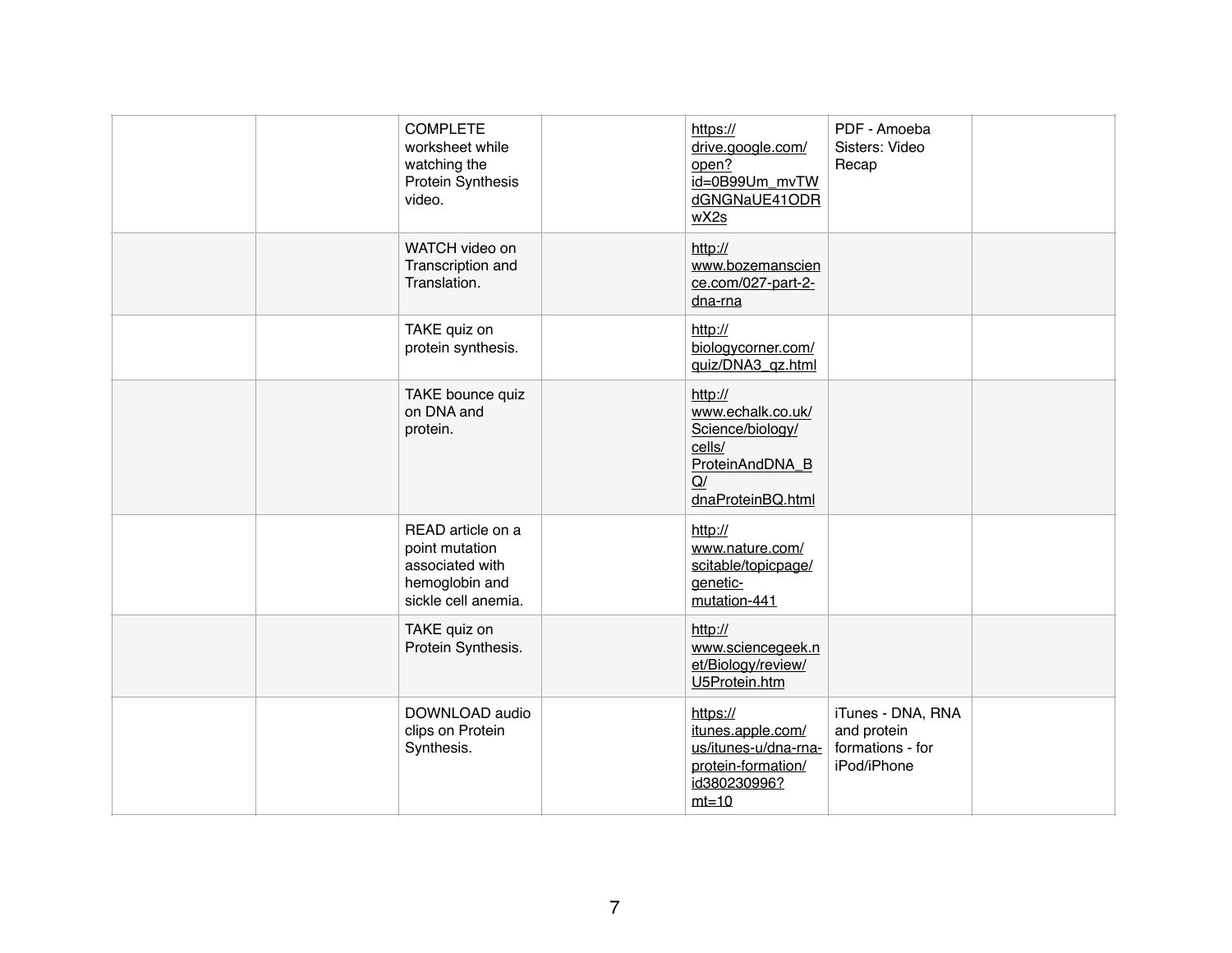| Genetic<br>Engineering | Students will cite multiple examples of how genetic engineering has impacted the fields of medicine, forensics, and agriculture<br>(e.g., selective breeding, gene splicing, cloning, genetically modified organisms, gene therapy). |                                                                    |  |                                                                                                                                 |  |  |
|------------------------|--------------------------------------------------------------------------------------------------------------------------------------------------------------------------------------------------------------------------------------|--------------------------------------------------------------------|--|---------------------------------------------------------------------------------------------------------------------------------|--|--|
|                        |                                                                                                                                                                                                                                      | READ text on<br>human genetics<br>and biotechnology<br>Ch 8 Sec 3. |  | https://<br>itunes.apple.com/<br>us/book/ck-12-<br>biology-interactive/<br>id574071922?<br>$mt=13$                              |  |  |
|                        |                                                                                                                                                                                                                                      | WATCH video on<br>Gene Regulation.                                 |  | https://<br>www.youtube.com/<br>watch?<br>v=3S3ZOmleAj0                                                                         |  |  |
|                        |                                                                                                                                                                                                                                      | WATCH a video on<br>genetically modified<br>food.                  |  | https://<br>www.youtube.com/<br>watch?<br>v=8z_CqyB1dQo                                                                         |  |  |
|                        |                                                                                                                                                                                                                                      | TAKE a quiz on<br>genetic<br>engineering.                          |  | http://<br>www.quia.com/quiz/<br>1847640.html                                                                                   |  |  |
|                        |                                                                                                                                                                                                                                      | <b>REVIEW</b><br>presentation on<br>genetic<br>engineering.        |  | https://<br>docs.google.com/<br>presentation/d/<br>1zZAW6j0qp3DpQ<br>OaSGY0dIT9fKIOpt<br>5iS3gKiTZ6TetE/<br>present?slide=id.i0 |  |  |
|                        |                                                                                                                                                                                                                                      | <b>INTERPRET</b><br>cloning.                                       |  | http://<br>www.biologycorner.<br>com/worksheets/<br>cloning.html                                                                |  |  |
|                        |                                                                                                                                                                                                                                      | VIEW video on<br>Stem Cell.                                        |  | http://www.pbs.org/<br>wgbh/nova/body/<br>stem-cells-<br>research.html                                                          |  |  |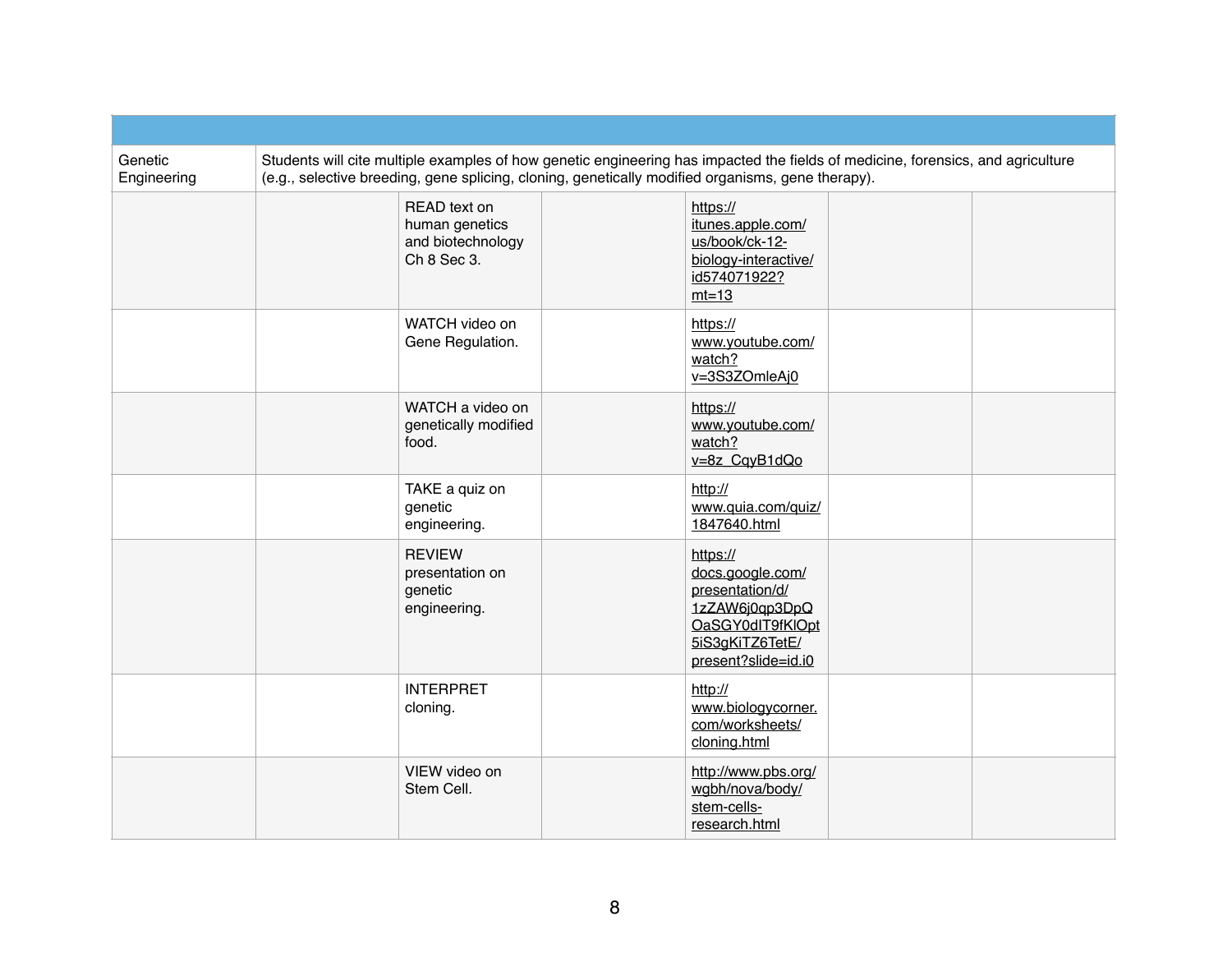|                                      | WATCH video on<br>human genome<br>medical<br>applications.        | http://www.pbs.org/<br>wgbh/nova/body/<br>public-<br>genomes.html                                                             |                               |  |
|--------------------------------------|-------------------------------------------------------------------|-------------------------------------------------------------------------------------------------------------------------------|-------------------------------|--|
|                                      | VIEW video on<br>extracting DNA.                                  | https://<br>www.youtube.com/<br>watch?<br>v=jRQGCdE0sso&li<br>st=PLBE2770DA86<br>84CD9C&index=6                               |                               |  |
|                                      | <b>READ</b> information<br>on GMO's.                              | http://<br>www.eschooltoday.<br>com/gmo/how-is-<br>gmo-done.html                                                              |                               |  |
|                                      |                                                                   |                                                                                                                               |                               |  |
| Expression of<br>Genetic Information | or may not affect phenotype (e.g., silent, nonsense, frameshift). | Students will construct explanations of how genetic mutations alter the DNA sequence and distinguish among mutations that may |                               |  |
|                                      | READ text on<br>genetic information<br>Ch 7 Sec 3.                | https://<br>itunes.apple.com/<br>us/book/ck-12-<br>biology-interactive/<br>id574071922?<br>$mt=13$                            |                               |  |
|                                      | VIEW a video on<br>Mutations.                                     | https://<br>www.youtube.com/<br>watch?<br>v=efstlgoynlk                                                                       |                               |  |
|                                      | <b>EXPLORE</b><br>mutations and their<br>effects.                 | https://<br>drive.google.com/<br>open?<br>id=0B99Um mvTW<br>dGdzN3UHhnb2U4<br>Z3M                                             | PDF - mutations by<br>analogy |  |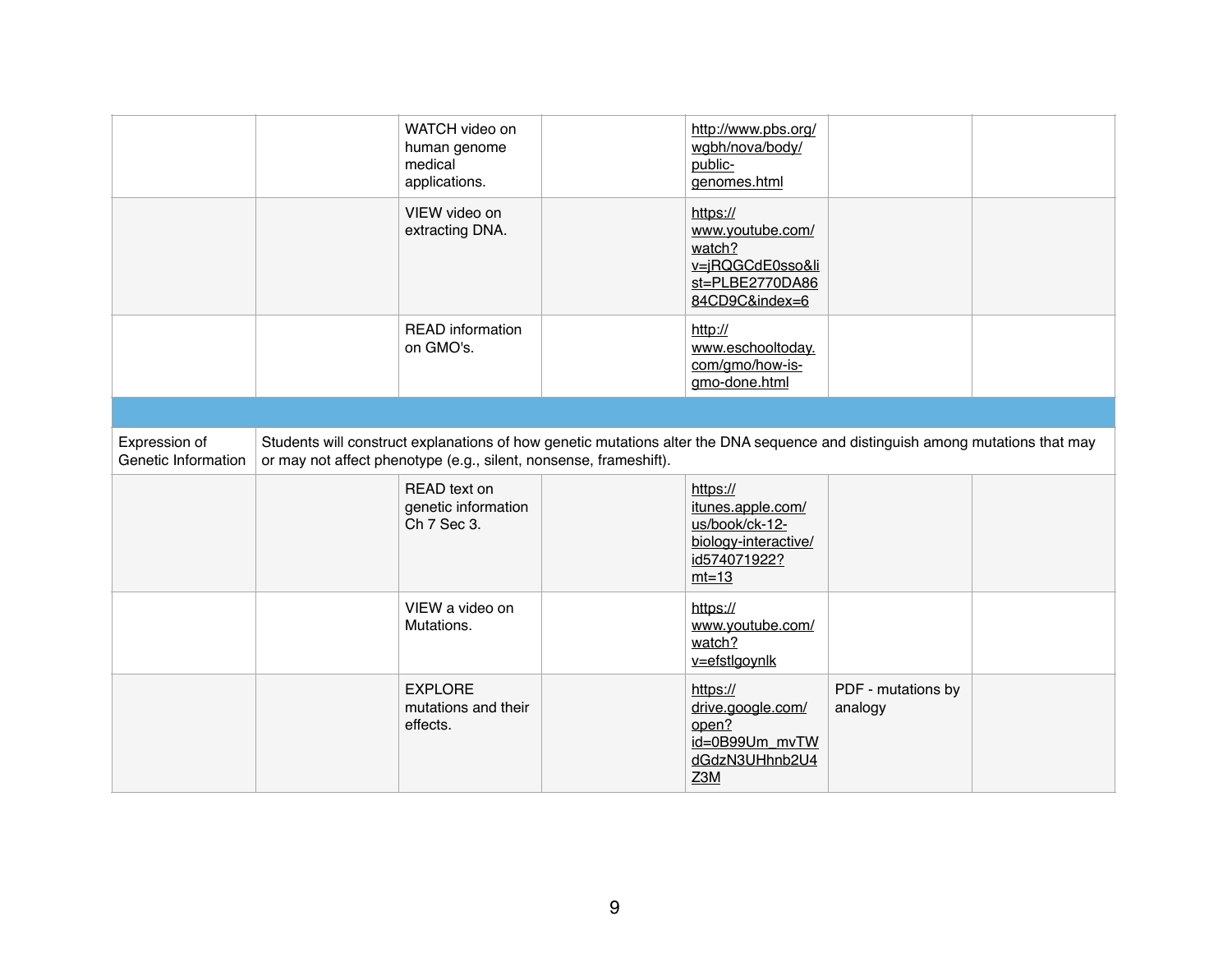| SIMULATE effects<br>of mutations in this<br>activity.    | https://<br>drive.google.com/<br>open?<br>id=0B99Um_mvTW<br>dGNGMwcC1nOXV<br>IY <sub>1</sub> k                           | PDF-<br>Genetics_pages-4/2<br>8/04.qk |
|----------------------------------------------------------|--------------------------------------------------------------------------------------------------------------------------|---------------------------------------|
| WATCH a video<br>relating mutations<br>to breast cancer. | http://www.pbs.org/<br>pov/inthefamily/<br>video_classroom1.p<br>hp#.VgQX1Y9Vikp                                         |                                       |
| <b>INTERPRET</b> effects<br>of mutations.                | https://<br>drive.google.com/<br>open?<br>id=0B99Um_mvTW<br>dGZ3JRQzhvbkJUb<br>EE                                        | Word - Mutation<br>Activity           |
| TAKE a quiz on<br>types of mutations.                    | http://<br>www.quia.com/quiz/<br>2142636.html?<br>AP_rand=99465209<br>$\overline{2}$                                     |                                       |
| <b>DISCOVER human</b><br>mutations.                      | http://bigthink.com/<br>daylight-atheism/<br>evolution-is-still-<br>happening-<br>beneficial-<br>mutations-in-<br>humans |                                       |
| TAKE quiz on sex<br>linked and<br>mutations.             | https://<br>drive.google.com/<br>open?<br>id=0B99Um_mvTW<br>dGSTFHemJ4c0xn<br><b>UGM</b>                                 | Word - Sex linked<br>QUIZ             |